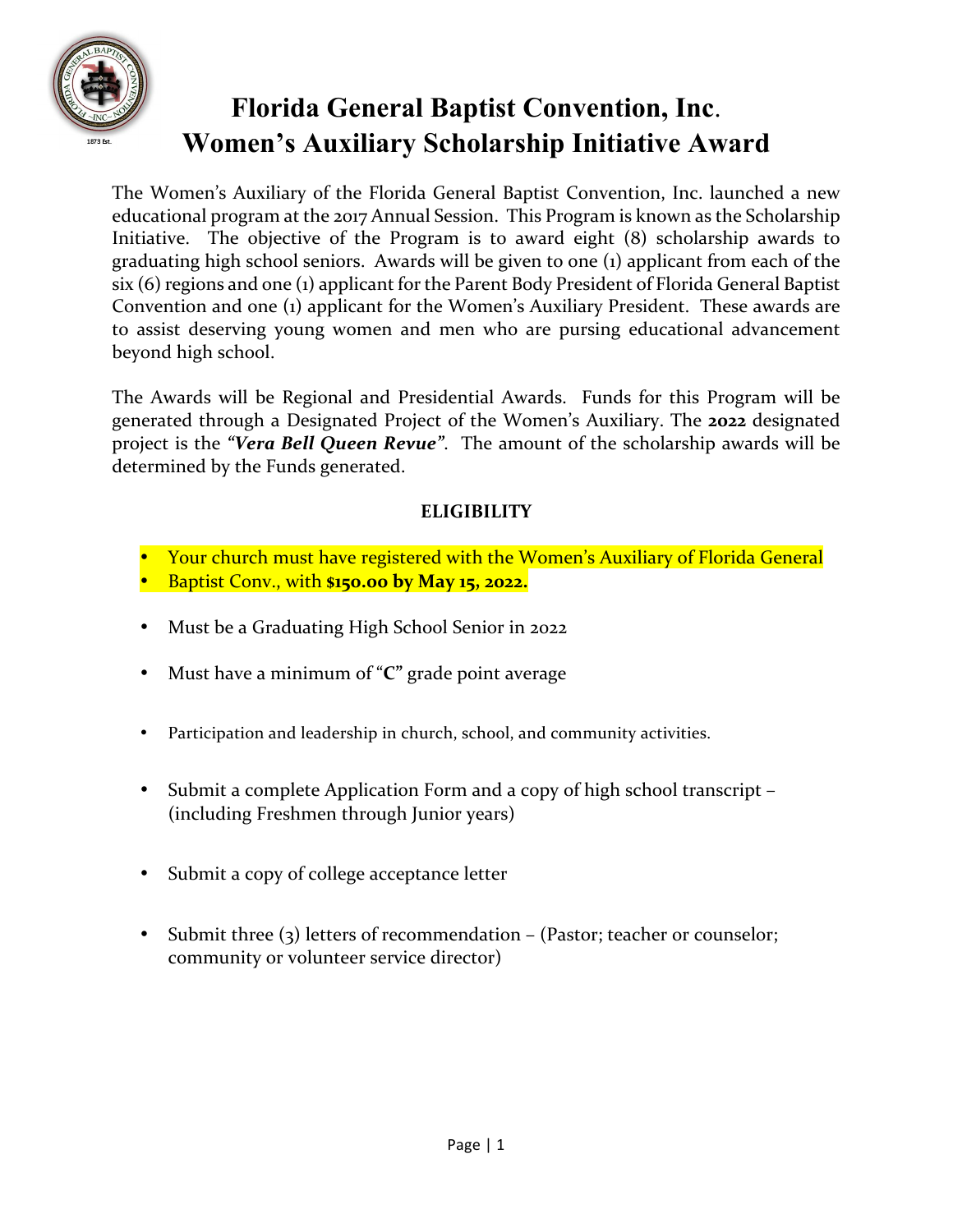

### **Checklist for Scholarship Submission**

| <b>Completed Application Form</b>                                                             |
|-----------------------------------------------------------------------------------------------|
| Single page typed (double spaced - Times New Romans - 12 font) Essay with<br>name on the page |
| Official high school transcript                                                               |
| <b>GPA Verification Sheet</b>                                                                 |
| Three (3) Recommendation Letters                                                              |
| Copy of college/school Acceptance Letter                                                      |
| Mail your application by the deadline to the person listed below                              |

(To be completed by Local President **before** distributing)

Local President Name

Mailing Address

Street or P.O. Box

City State Zip

Phone

Area code Number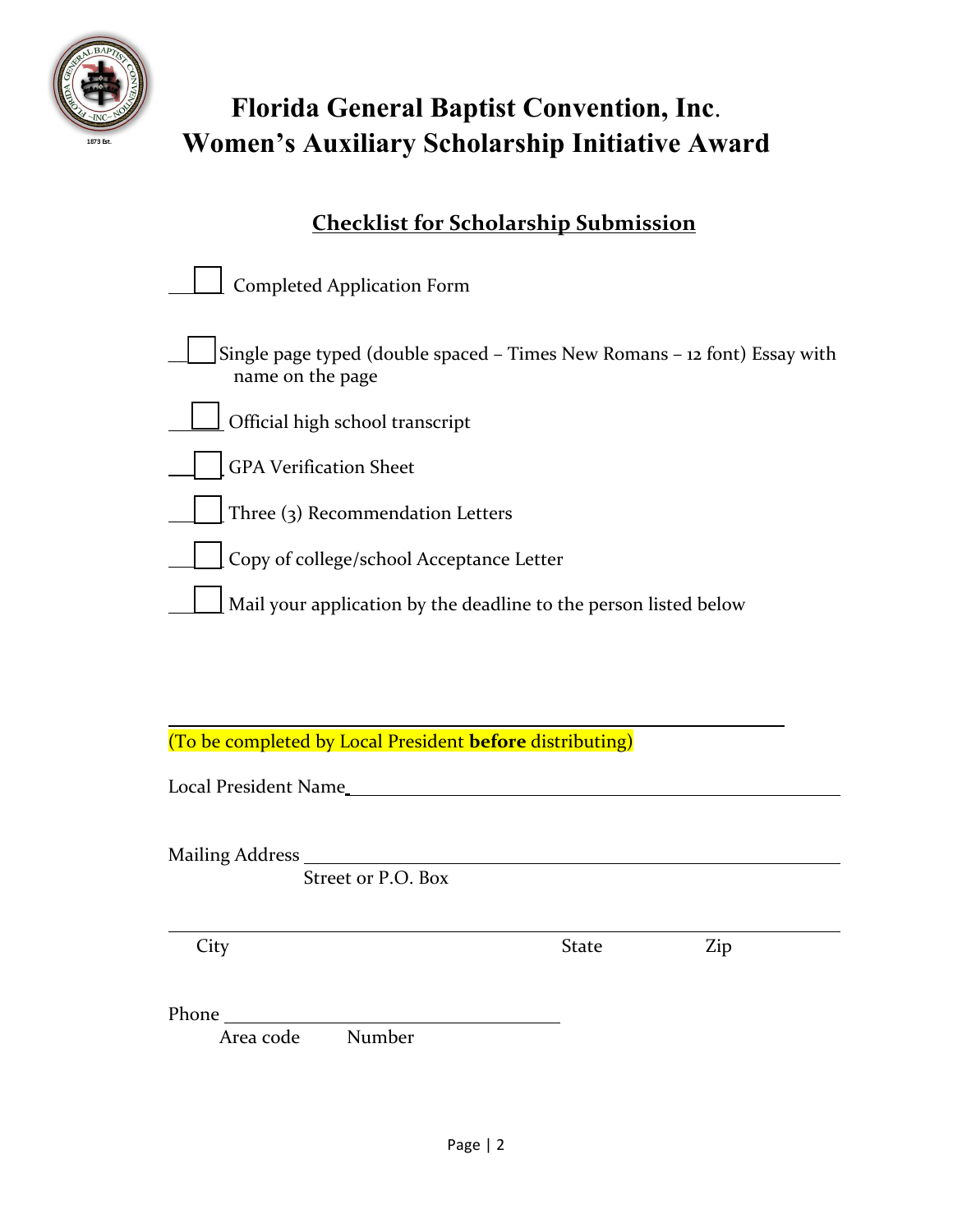

### **GPA Verification Sheet**

Dear School Counselor,

**is applying for the Women's** Auxiliary Scholarship Initiative Award of the Florida General Baptist Convention, Inc. To complete the application process, it is necessary that we verify the applicant's grade point average.

The Scholarship Committee would appreciate your cooperation by completing the section below.

Thank You,

Ms. Thelma J. Mosley Scholarship Coordinator

Dear Ms. Thelma J. Mosley,

This is to verify that **quality** that  $\sim$ 

School. He or she is in the

Grade and has a grade point average of \_\_\_\_\_\_\_\_\_\_\_\_\_\_\_\_\_\_\_\_ weighted

and unweighted.

School counselor's signature Work contact telephone number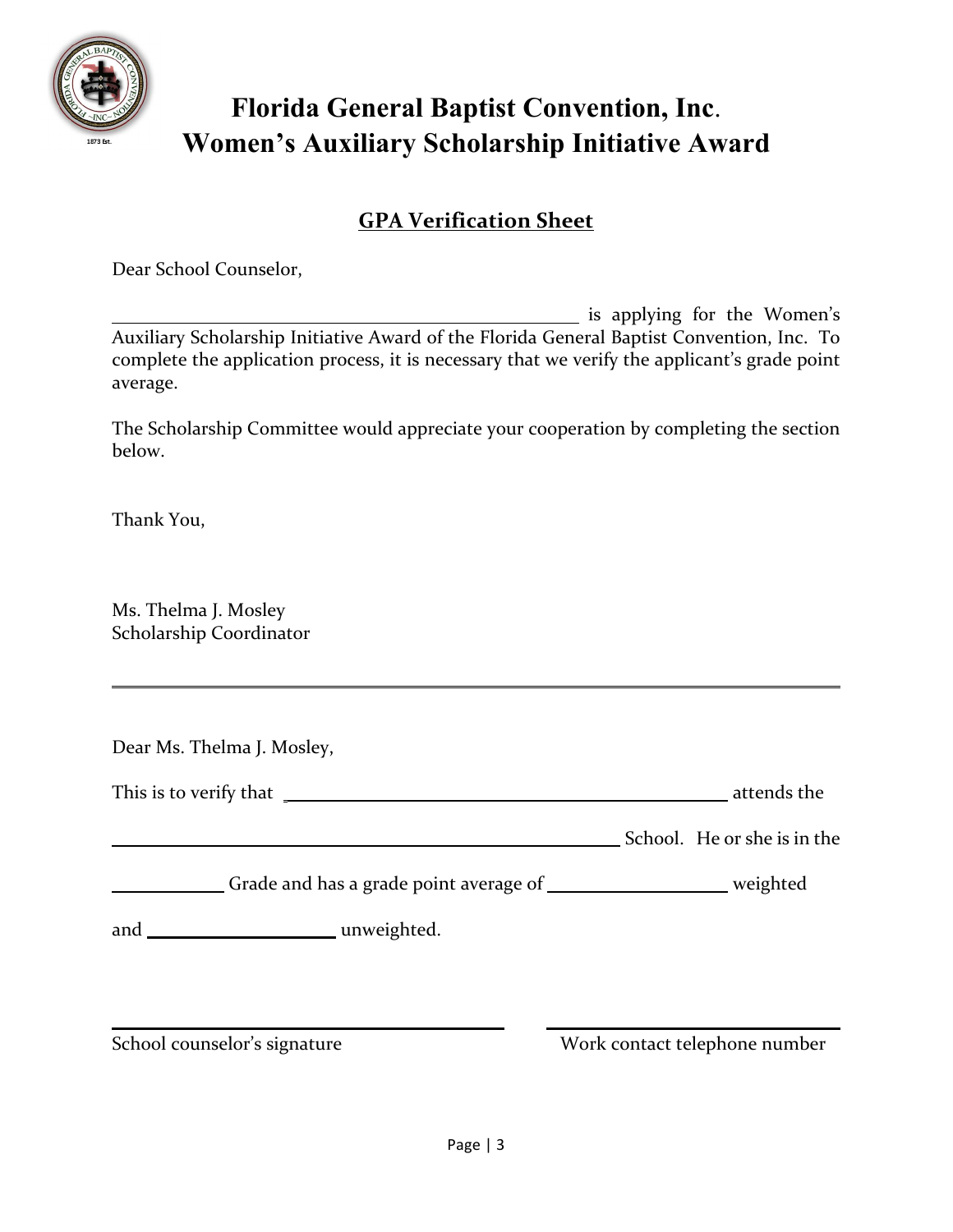

## **Florida General Baptist Convention, Inc**. **Women's Auxiliary Scholarship Initiative Award Procedures for Submission**

Applications for the Scholarship Initiative Award will be available for distribution 0n-line to District Presidents**. Each District may submit no more than three (3) applications maximum.**

1**. District Presidents** will distribute the Application Packages to Local Presidents in their Districts.

2. **Local Presidents** will distribute Application Packages to students postmarked by **March 4, 2022.**

**3. Scholarship applicants** should have completed Applications postmarked and mailed to **Local Presidents by May 21, 2022. [See name and address at the bottom of checklist sheet]**

4. **Local Presidents** should mail all completed applications postmarked by deadline (**May 21, 2022) to your District President**, postmarked by **May 31, 2022.)**

5. **District Presidents mail completed** applications (**3 maximum per District)**  received by the deadline (**May 21,2022)** to the designated Scholarship Committee Member, postmarked by **May 31, 2022.**

6. The Northwest, North Central, Northeast, and Central Regions will mail their applications to:

> Thelma J. Mosley 939 SE 12th Ave. Gainesville, FL 32601

The South and Southeast Regions will mail their applications to:

Virginia P. Hayes 619 Doby Avenue Orlando, FL 32805

Thank you for your participation and support in this new education project.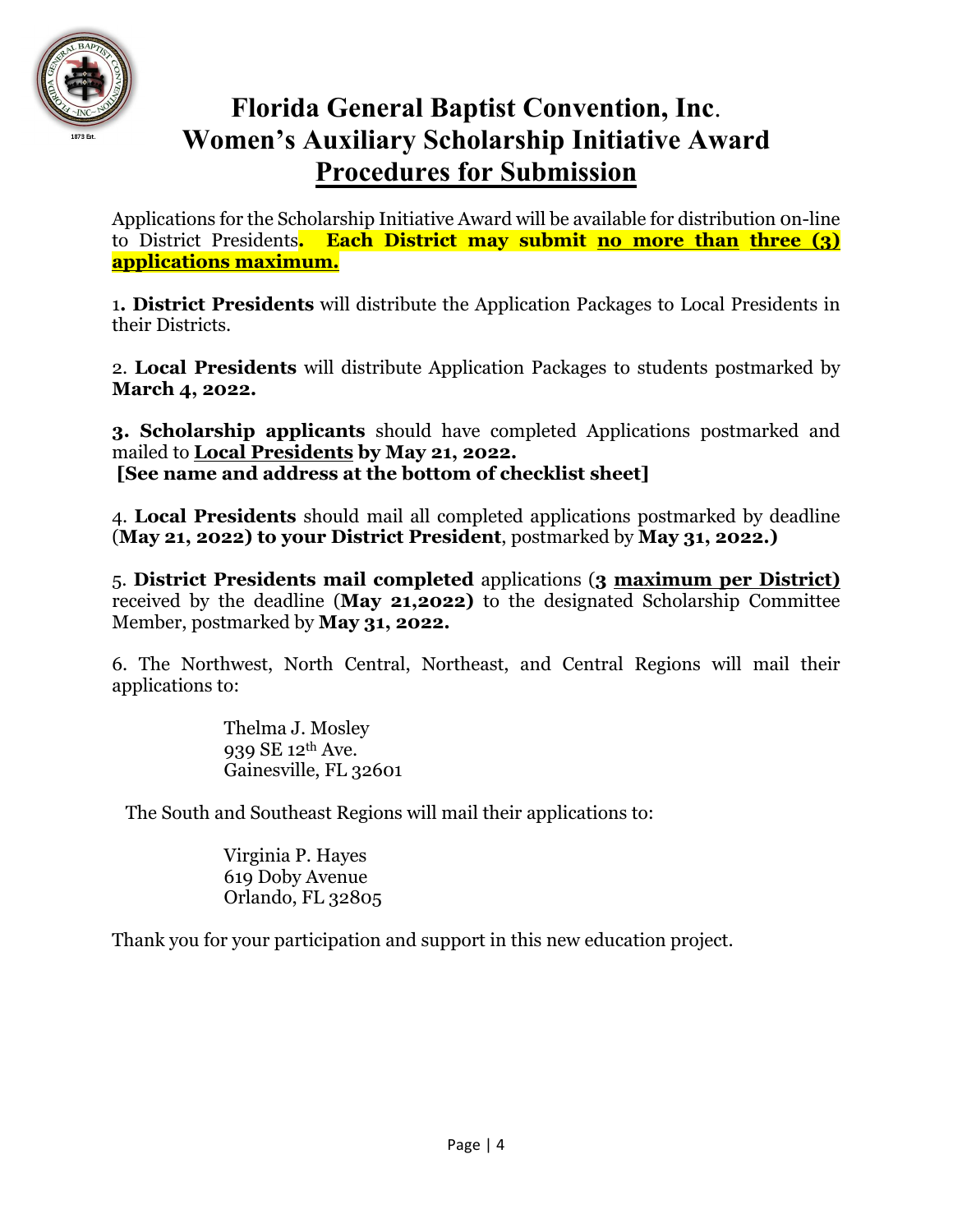

| <b>Must be postmarked by May 22, 2022</b>                                                                                                                                                                                                                                                                                                                                                     |                |           |                 |              |
|-----------------------------------------------------------------------------------------------------------------------------------------------------------------------------------------------------------------------------------------------------------------------------------------------------------------------------------------------------------------------------------------------|----------------|-----------|-----------------|--------------|
| <b>Please type all information:</b><br><b>Applicant Information:</b>                                                                                                                                                                                                                                                                                                                          |                |           |                 |              |
| 1. Name <sub>1</sub> and 1. Name <sub>1</sub> and 1. Name <sub>1</sub> and 1. Name <sub>1</sub> and 1. Name <sub>1</sub> and 1. Name <sub>1</sub> and 1. Name <sub>1</sub> and 1. Name <sub>1</sub> and 1. Name <sub>1</sub> and 1. Name <sub>1</sub> and 1. Name <sub>1</sub> and 1. Name <sub>1</sub> and 1. Name <sub>1</sub> and 1. Name <sub>1</sub> and 1. Name <sub>1</sub> a<br>First | Middle         |           | Last            |              |
| Suffix                                                                                                                                                                                                                                                                                                                                                                                        |                |           |                 |              |
|                                                                                                                                                                                                                                                                                                                                                                                               |                |           | $M \sim$        | $\mathbf{F}$ |
|                                                                                                                                                                                                                                                                                                                                                                                               | Month Day Year |           |                 |              |
|                                                                                                                                                                                                                                                                                                                                                                                               |                |           |                 |              |
| <b>Street</b>                                                                                                                                                                                                                                                                                                                                                                                 |                | Apt. City | State           | Zip          |
|                                                                                                                                                                                                                                                                                                                                                                                               |                |           |                 |              |
| (Area code)                                                                                                                                                                                                                                                                                                                                                                                   | (Area code)    |           |                 |              |
| Address                                                                                                                                                                                                                                                                                                                                                                                       |                | City      | State<br>$*GPA$ | Zip          |
|                                                                                                                                                                                                                                                                                                                                                                                               |                |           |                 |              |
| Moderator's Name                                                                                                                                                                                                                                                                                                                                                                              |                |           |                 |              |
| District President's Name                                                                                                                                                                                                                                                                                                                                                                     |                |           |                 |              |
|                                                                                                                                                                                                                                                                                                                                                                                               |                |           |                 |              |
| Pastor's Name                                                                                                                                                                                                                                                                                                                                                                                 |                |           |                 |              |
| 6. Tentative plans for attending college/ Technical - Trade School:                                                                                                                                                                                                                                                                                                                           |                |           |                 |              |
|                                                                                                                                                                                                                                                                                                                                                                                               |                |           |                 |              |
|                                                                                                                                                                                                                                                                                                                                                                                               |                |           |                 |              |
|                                                                                                                                                                                                                                                                                                                                                                                               |                |           |                 |              |
|                                                                                                                                                                                                                                                                                                                                                                                               |                |           |                 |              |

\***Academic requirement – Item must be verified by school official (counselor) – Un-weighted (2.0 – minimum**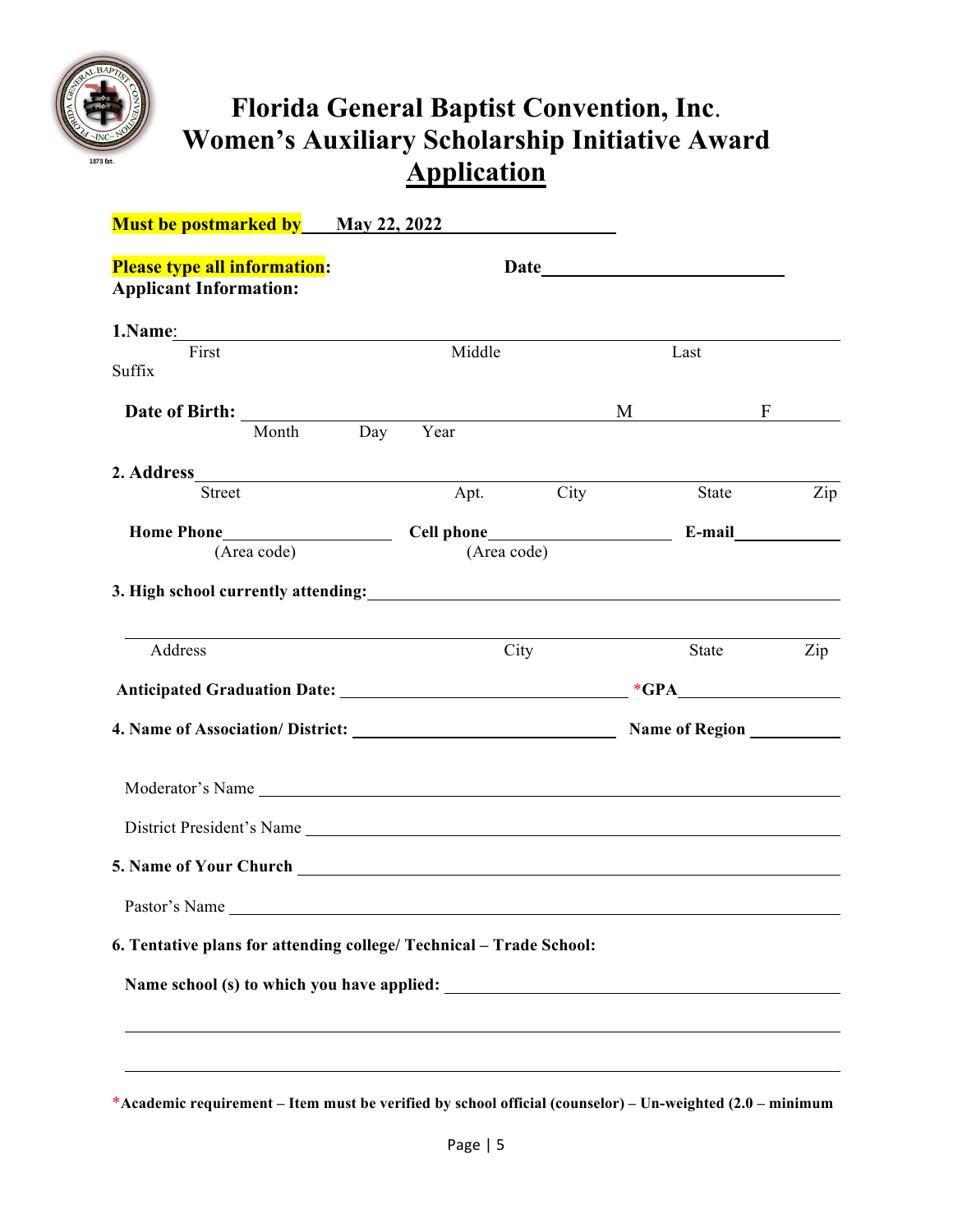| <b>Activity</b><br>Participation     | <b>Position if Officer</b>                                                                                                                                                    | Dates of |
|--------------------------------------|-------------------------------------------------------------------------------------------------------------------------------------------------------------------------------|----------|
|                                      |                                                                                                                                                                               |          |
|                                      | 8. Leadership positions and participation in high school activities:                                                                                                          |          |
| <b>Activity</b><br>Participation     | <b>Position if Officer</b>                                                                                                                                                    | Dates of |
|                                      |                                                                                                                                                                               |          |
|                                      |                                                                                                                                                                               |          |
|                                      | 9. Leadership positions and participation in community/volunteer services:                                                                                                    |          |
| <b>Activity</b><br>Participation     | <b>Position if Officer</b>                                                                                                                                                    | Dates of |
|                                      |                                                                                                                                                                               |          |
|                                      |                                                                                                                                                                               |          |
| a. your educational and career goals | 10. On a separate (single sheet), type a one (1) page essay which includes the following:<br>b. what contributions you can make to others as a recipient of this scholarship. |          |
| 11. Signature of Applicant:          |                                                                                                                                                                               |          |
|                                      |                                                                                                                                                                               |          |

### **7. Leadership positions and participation in your church/district:**